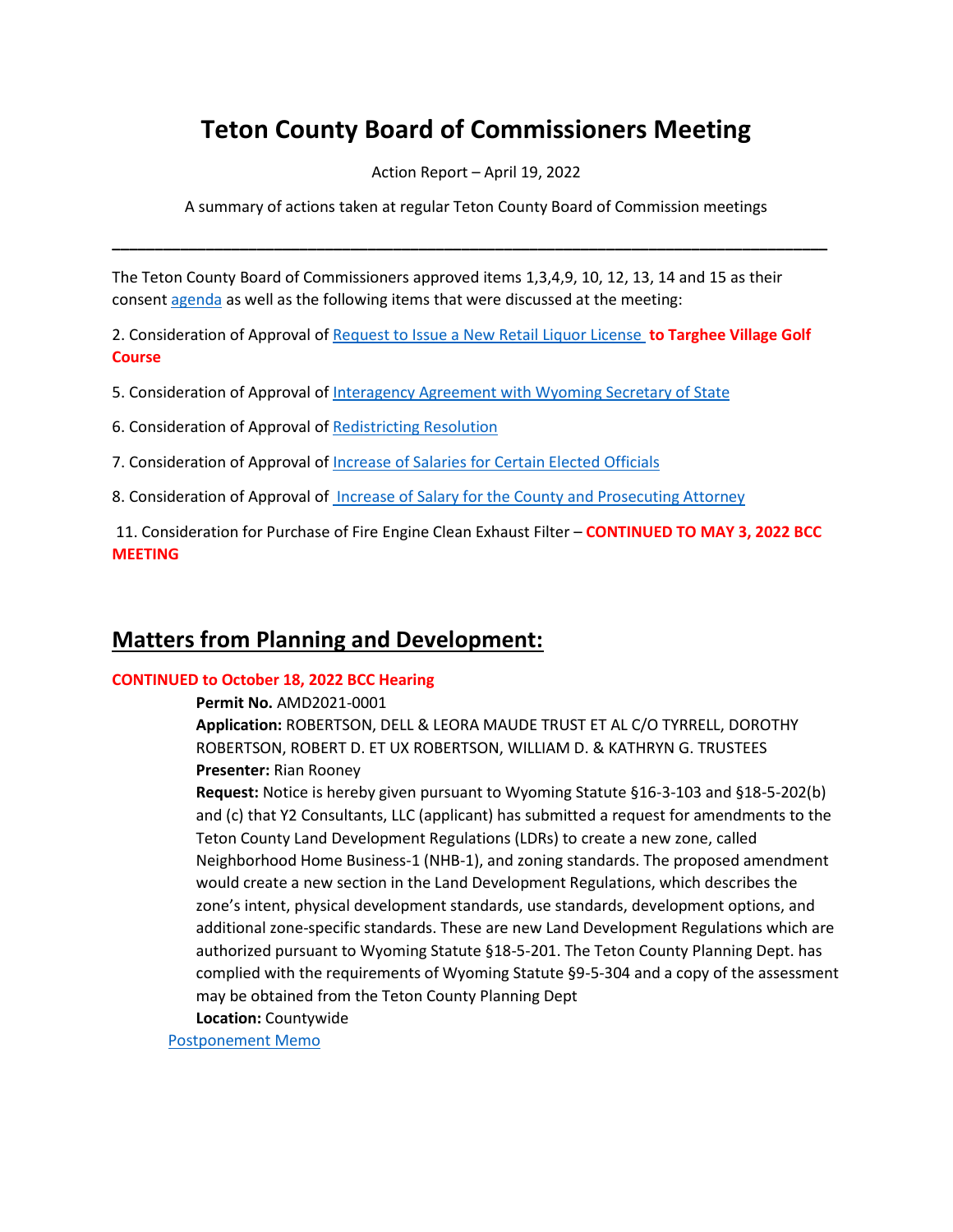#### **Continued to October 18, 2022**

#### **Permit No.** ZMA2021-0001

**Application:** ROBERTSON, DELL & LEORA MAUDE TRUST ET AL C/O TYRRELL, DOROTHY ROBERTSON, ROBERT D. ET UX ROBERTSON, WILLIAM D. & KATHRYN G. TRUSTEES **Presenter:** Rian Rooney

**Request:** An amendment to the Teton County Official Zoning Map to rezone approximately 53.3 acres currently zoned Rural (R-TC) to Neighborhood Home Business-1 (NHB-1). This zoning map amendment is proposed by Y2 Consultants, LLC (applicant). The proposed rezone covers all or part of three parcels:

1. 7695 S HIGHWAY 89 (PIDN: 22-39-16-03-4-00-031)

2. 7685 S US HIGHWAY 89 (PIDN: 22-39-16-03-3-00-035)

3. 3. 7675 S HIGHWAY 89 (PIDN: 22-39-16-03-3-00-030); partial, consisting of 49.3 acres

**Location:** 7695 S HIGHWAY 89, 7685 S US HIGHWAY 89, and 7675 S HIGHWAY 89

#### [Postponement Memo](https://www.tetoncountywy.gov/DocumentCenter/View/21868/AMD2021-0001-ZMA2021-0001-BCC-041922-Postponement-Memo)

#### **CONTINUED TO MAY 17, 2022 BCC Hearing**

 **Permit No.** GEC2021-0197R  **Application:** GRAND TETON POLO RANCH, LLC (Agent: Hans Schuldt)  **Presenter:** Amy Ramage **Request:** Construct a wildlife habitat pond, berms, and associated grading with total disturbance of 554,700 square feet.  **Location:** 3000 Spring Gulch Road N.

#### **APPROVED**

**Permit No.** ADJ2021-0009 **Application:** GOAT PEN LLC, MV FARMS I, LLC & 1545-1565 BERGER LANE, LLC **Presenter:** Hamilton Smith **Request:** Administrative Adjustment pursuant to Section 8.8.1 of the Teton County Land Development Regulations for adjustment to the parking requirement for a mini-storage warehouse **Location** The subject property is Lot 4, Valley View Subdivision, located at 605 W Deer Drive. The Lot is zoned Business Park and lies within the Natural Resources Overlay

[Staff Report](https://www.tetoncountywy.gov/DocumentCenter/View/21870/DEV2021-0005-ADJ2021-0009-Packet-BCC-041922) [Application](https://developmentrecords.tetoncountywy.gov/Portal/Planning/Status?planningId=20577)